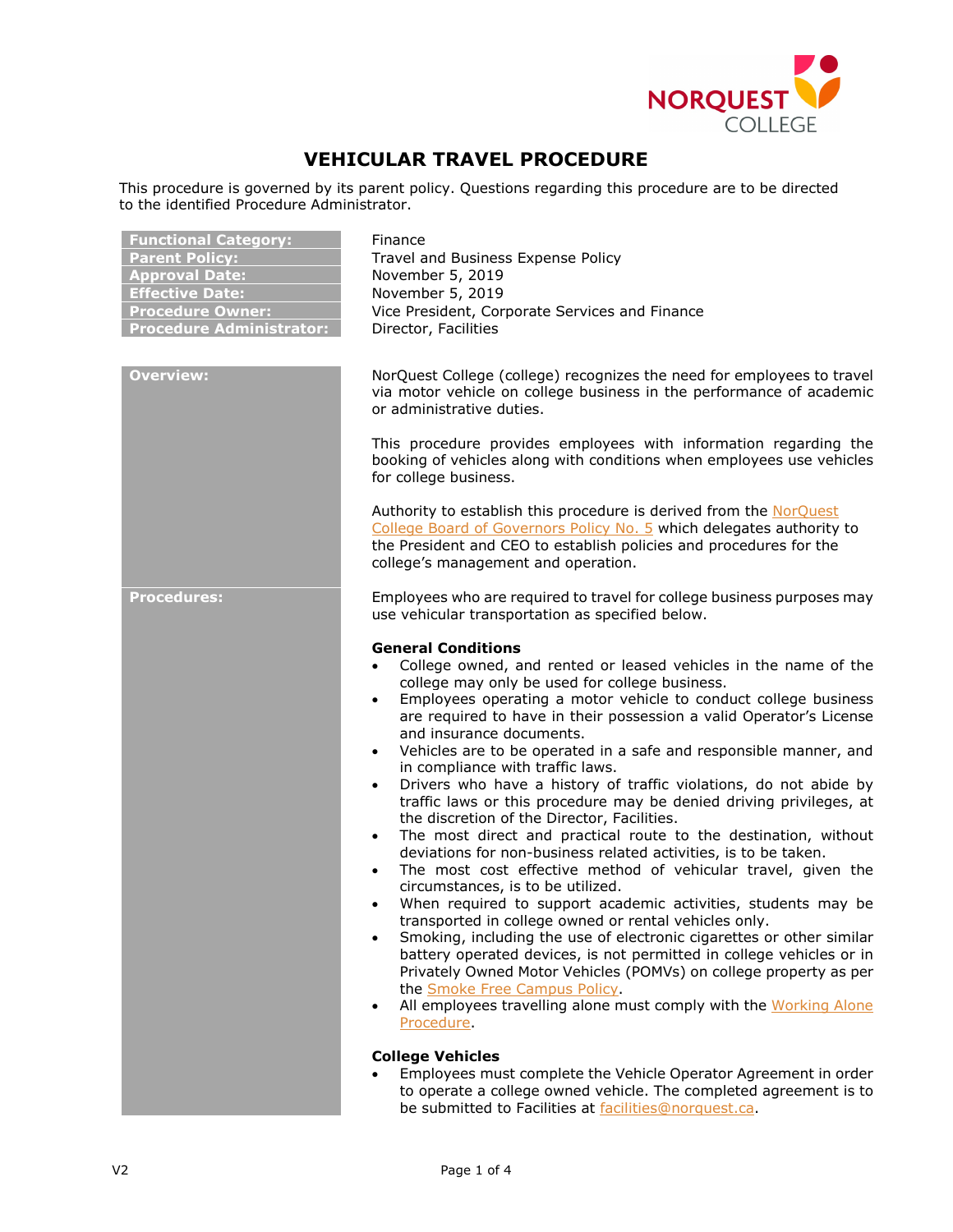

- The college is required to maintain current driver information and will request regular users to complete an updated Vehicle Operator Agreement at a minimum of once every three years.
- A driver's abstract may be requested by Facilities for drivers of a leased vehicle, drivers who travel frequently, or where the college is aware of traffic violations. Costs for abstracts are a Departmental cost.
- A [Vehicle Sign](https://rs-a101/resourcescheduler/Vehicle%20Condition%20Form.pdf)-Out Form is to be completed with a representative from Facilities prior to each use of a college vehicle (only applies to general staff use vehicles).
- Vehicles are to be kept in a clean and tidy condition. Failure to do so may result in loss of college vehicle use privileges, and/or the department being charged for the costs of cleaning or damages. In these instances, the Manager, Facilities Operations & Maintenance will advise the department manager of the charge.
- All problems or concerns with the operation of the vehicle must be immediately reported to Facilities at [facilities@norquest.ca](mailto:facilities@norquest.ca).
	- o Facilities will arrange for repairs. Vehicles are not be used until the repair has been completed.
- Safety items are provided in college vehicles for emergency purposes and are not to be removed.
- College vehicles cannot be used to transport passengers who are not college employees, students, volunteers or donors.
- Additional requirements for vehicles that are available for general staff use include:
	- o Booking of college vehicle s occurs on a first come first serve basis through [EnCampus Enterprise](https://theq.norquest.ca/Social-Hub/News/2017/Booking-a-room-for-a-meeting-or-event-Here-s-what.aspx) on the Q.
	- o College vehicles, where availability permits, may be booked overnight if required for late night or early morning use.
	- o Fuel cards issued with college vehicles must be kept secure. Fuel cards are authorized for fuel and minor services only (i.e. windshield fluid, tire repair, etc.) If lost or stolen, the credit card must be reported immediately to Facilities at [facilities@norquest.ca](mailto:facilities@norquest.ca) and the fuel card company noted in the Vehicle Information Package .

## **Rental Vehicles**

- Vehicles are to be rented in the college's name.
- In Canada, additional liability and insurance premiums offered by the rental agency are to be declined. Outside of Canada, additional liability and insurance premiums are to be accepted.
- Government rates should be requested.
- The college funds the rental of subcompact, compact, mid and full size cars. When a full size car does not suit the business need, other rental options can be considered as per below:
	- o When travelling in groups of five or more, a larger vehicle with appropriate seating capacity may be rented,
	- o Transporting large or multiple items that would not otherwise fit in a full size car.
- The college will not pay for the rental of a premium or other higher cost vehicle type. However, if an upgrade is offered at no additional cost to the college, it is permissible to rent the vehicle .

# **Privately Owned Motor Vehicle (POMV)**

Each time a POMV is used for college business, the employee must ensure they have adequate insurance coverage in place.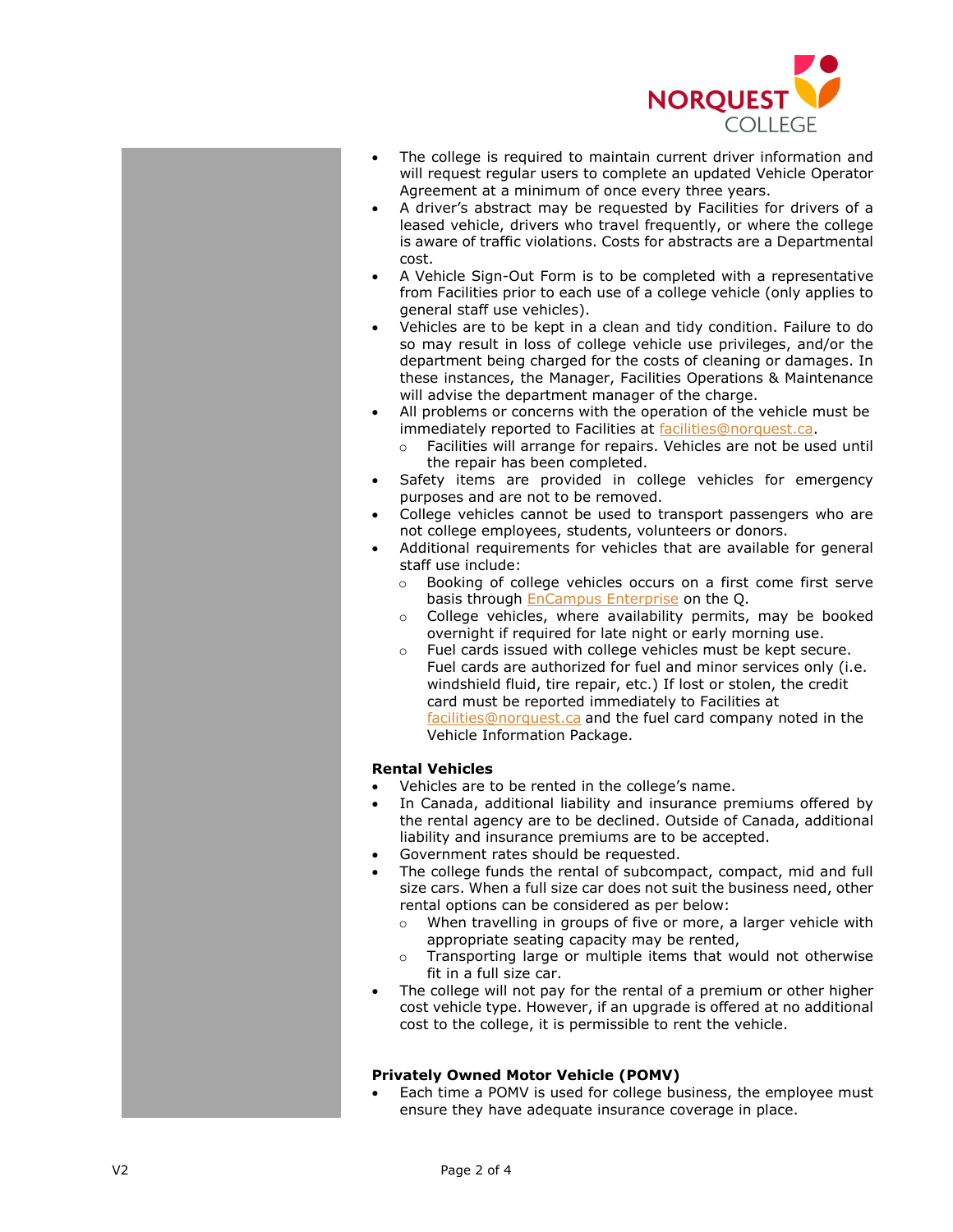

- Employees using a POMV assume all insurance responsibilities.
- The college requires that employees who use a POMV ensure that the insurance they have meets the following criteria:
	- o Hold coverage indicating they are insured for business use appropriate to meet their expected travel requirements, either under their existing personal use insurance or with added Business Use Insurance coverage.
	- o Hold a minimum of \$1 million in liability coverage.
- Mileage will be paid out at a rate of \$0.505/kilometre.
- Travel from an employees' residence to their regular place of work, or from the employee's regular place of work to their residence is ineligible for reimbursement.
- When a motor vehicle accident involving a POMV has occurred, the personal insurance on the POMV will be required to respond first to any damages incurred in the accident.

### **Incidents**

- Should you be involved in an accident:
	- o Report the accident to authorities as appropriate to the situation (emergency personnel, police, etc.).
	- o Exchange contact and insurance information with the other party or parties.
	- o Secure contact details from any witnesses, and any attending medical/emergency personnel.
	- o Do not admit fault or liability or offer your opinion of fault or liability to anyone.
	- o Do not offer to compensate anyone.
	- $\circ$  If possible, take pictures of damaged property.<br> $\circ$  As soon as possible, report the incident along w
	- As soon as possible, report the incident along with all details to Assistant Controller at 780-644-6765.
	- o Cooperate to complete any necessary reports.
- Should a driving violation occur:
	- o Traffic violations received while operating any vehicle on college business are the sole responsibility of the operator; criminally, legally and financially.
	- o Traffic violations obtained while using college vehicles must be reported to Facilities at [facilities@norquest.ca](mailto:facilities@norquest.ca) as soon as possible.

**Definitions: College Vehicle:** vehicle/s owned or leased by the college.

**Employee:** includes a person who is engaged by NorQuest College to perform a service in accordance with existing terms and conditions of employment, employment contracts or collective agreements.

**Driving Violation:** the receipt of a verbal or written warning, fine, ticket or violation related to highway or traffic infraction, accident, illegal substance, criminal activity, traffic or parking violation, issued either directly (in person) by police or an authority having jurisdiction or indirectly through the use of cameras, photo-radar, electronic devices, etc.

**Regular place of work:** any work location at which or from which the employee regularly reports for work in connection with employment related duties.